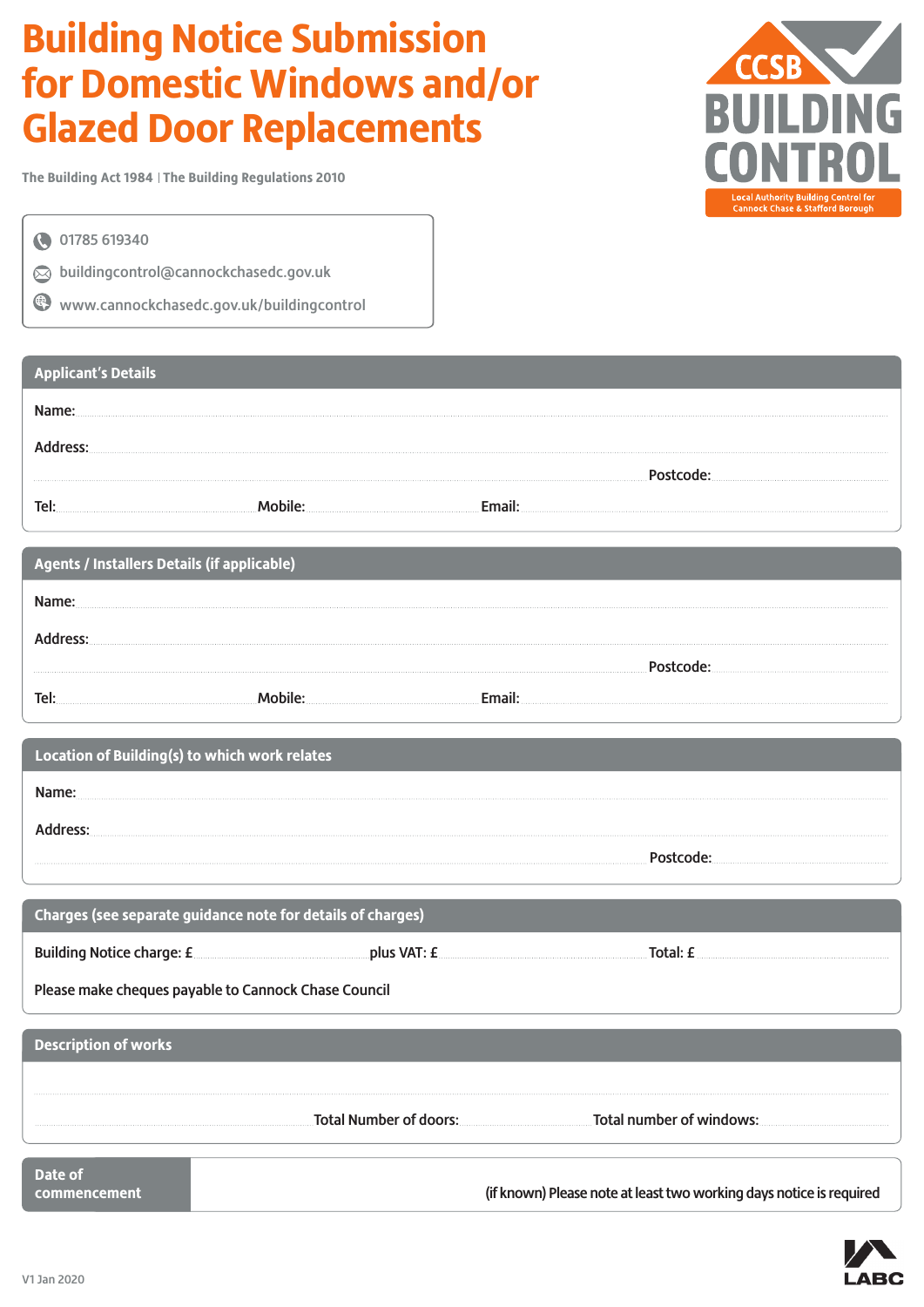|     | Details of existing windows/doors Please indicate all the windows/glazed doors to be replaced to which this Notice<br>applies. Please refer to the notes overleaf for guidance in relation to the table below. |                    |                    |                                |                             |                             |                               |
|-----|----------------------------------------------------------------------------------------------------------------------------------------------------------------------------------------------------------------|--------------------|--------------------|--------------------------------|-----------------------------|-----------------------------|-------------------------------|
|     | <b>Elevation</b>                                                                                                                                                                                               | <b>Room Served</b> | <b>Floor Level</b> | Type of Frame &<br>Glazing (1) | <b>Ventilation (2)</b>      | <b>Safety</b><br>Glazing(3) | <b>Means of</b><br>Escape (4) |
| e.g | Front                                                                                                                                                                                                          | <b>Bedroom</b>     | 1st                | Timber,<br>Single glazing      | Purge &<br>background rates | No                          | Yes                           |
|     |                                                                                                                                                                                                                |                    |                    |                                |                             |                             |                               |
|     |                                                                                                                                                                                                                |                    |                    |                                |                             |                             |                               |
|     |                                                                                                                                                                                                                |                    |                    |                                |                             |                             |                               |
|     |                                                                                                                                                                                                                |                    |                    |                                |                             |                             |                               |
|     |                                                                                                                                                                                                                |                    |                    |                                |                             |                             |                               |
|     |                                                                                                                                                                                                                |                    |                    |                                |                             |                             |                               |
|     |                                                                                                                                                                                                                |                    |                    |                                |                             |                             |                               |
|     |                                                                                                                                                                                                                |                    |                    |                                |                             |                             |                               |
|     |                                                                                                                                                                                                                |                    |                    |                                |                             |                             |                               |
|     |                                                                                                                                                                                                                |                    |                    |                                |                             |                             |                               |
|     |                                                                                                                                                                                                                |                    |                    |                                |                             |                             |                               |
|     |                                                                                                                                                                                                                |                    |                    |                                |                             |                             |                               |

|     | Details of proposed windows/doors Please indicate all the windows/glazed doors to be proposed to which this Notice<br>applies. Please refer to the notes overleaf for guidance in relation to the table below. |                    |                    |                                   |                             |                             |                               |
|-----|----------------------------------------------------------------------------------------------------------------------------------------------------------------------------------------------------------------|--------------------|--------------------|-----------------------------------|-----------------------------|-----------------------------|-------------------------------|
|     | <b>Elevation</b>                                                                                                                                                                                               | <b>Room Served</b> | <b>Floor Level</b> | Type of Frame &<br>Glazing (1)    | <b>Ventilation (2)</b>      | <b>Safety</b><br>Glazing(3) | <b>Means of</b><br>Escape (4) |
| e.g | Front                                                                                                                                                                                                          | <b>Bedroom</b>     | 1st                | <b>UPVC &amp; 4,20,4</b><br>Low-E | Purge &<br>background rates | <b>No</b>                   | Yes                           |
|     |                                                                                                                                                                                                                |                    |                    |                                   |                             |                             |                               |
|     |                                                                                                                                                                                                                |                    |                    |                                   |                             |                             |                               |
|     |                                                                                                                                                                                                                |                    |                    |                                   |                             |                             |                               |
|     |                                                                                                                                                                                                                |                    |                    |                                   |                             |                             |                               |
|     |                                                                                                                                                                                                                |                    |                    |                                   |                             |                             |                               |
|     |                                                                                                                                                                                                                |                    |                    |                                   |                             |                             |                               |
|     |                                                                                                                                                                                                                |                    |                    |                                   |                             |                             |                               |
|     |                                                                                                                                                                                                                |                    |                    |                                   |                             |                             |                               |
|     |                                                                                                                                                                                                                |                    |                    |                                   |                             |                             |                               |

### **Statement**

This notice is given in relation to the building work as described, is submitted in accordance with Regulation 12 (2) (b) for Full Plans or 12 (2) (a) for a Building Notice and is accompanied by the appropriate fee.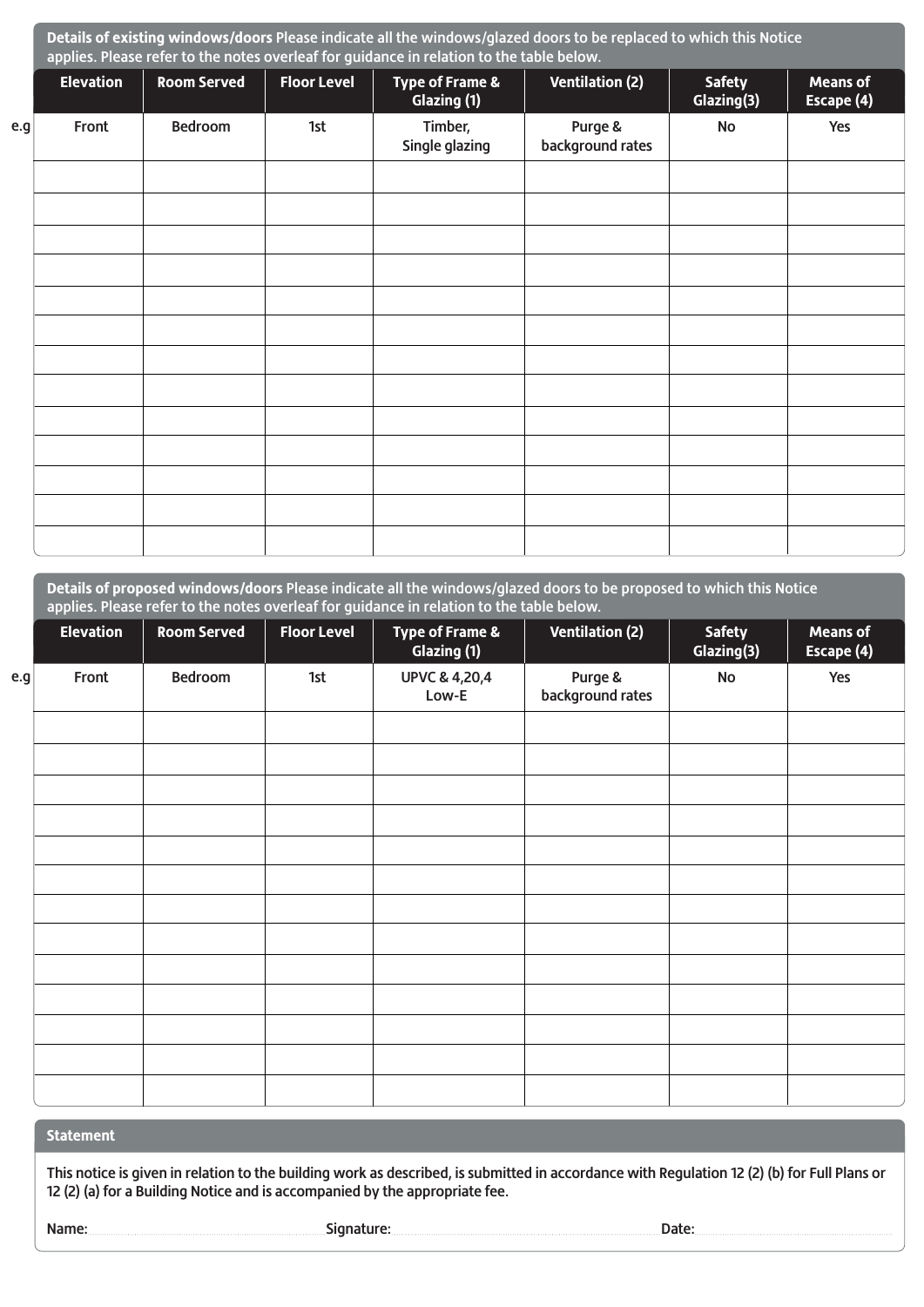# **Building Notice Submission for Domestic Windows and/or Glazed Door Replacements**



# **Guidance Notes**

**The Building Act 1984 The Building Regulations 2010**

Please return to: **Building Control, Civic Centre, Riverside, Stafford ST16 3AQ** 

- 1785 619340
- $\oslash$  buildingcontrol@cannockchasedc.gov.uk
- www.cannockchasedc.gov.uk/buildingcontrol

### **1. Type of glazing and frames**

The standards for replacement windows, roof windows, rooflights and doors is as shown in the table below.

| <b>Fitting</b>                          | <b>Standard</b>                                                            |
|-----------------------------------------|----------------------------------------------------------------------------|
| Window, roof window or rooflight        | Window energy rating Band C or better or U-value 1.6W/m <sup>2</sup> K     |
| Doors with >60% of internal face glazed | Doors at Energy Rating Band E or better or U-value = 1.8W/m <sup>2</sup> K |
| Other doors                             | Doors at Energy Rating Band E or better or U-value = 1.8W/m <sup>2</sup> K |

### **2. Ventilation**

The following ventilation requirements are required for the room served.

Where the replacement window has a hinge or pivot sash opening 30**°** or more, or a sliding sash, the total area of openings should be not less than 1/20th of the floor area of the habitable rooms.

For hinged or pivot windows opening between 15**°** and 30**°**, the total area of the openings should be not less than 1/10th the floor area of the habitable rooms.



Replacement windows to wet rooms should have an openable area no worse than before.

Where the existing window is fitted with trickle ventilators, the replacement should include them. They should be in accordance with the recommendations in Approved Document F which states that windows should have background (trickle) ventilators with accessible controls having an equivalent area of 5000mm**²** for habitable rooms and 2500mm**²** for kitchen, utility and bathrooms.

In addition to the above the windows and doors should be draught excluded and the units sealed on their perimeter with sealant.

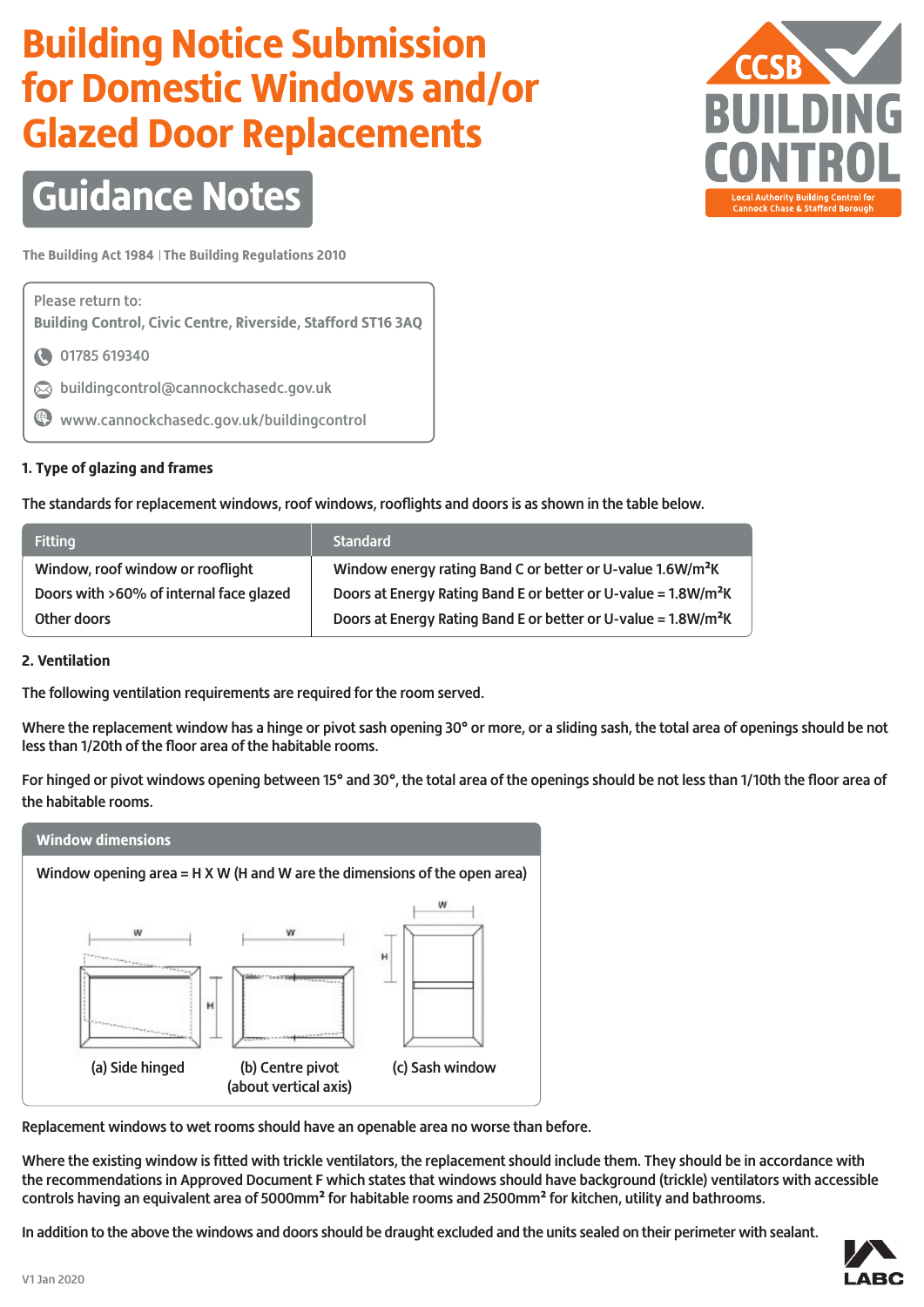#### **WARNING**

Draught excluding may effect the efficient operation of open gas appliances or open hearths. Heat producing appliances and boiler manufacturer details should be consulted as regards the supply of combustion air and proximity of openable windows to flues and the recommendations implemented.

NOTE: EXPERT ADVICE SHOULD BE SOUGHT IN THESE SITUATIONS E.G. A GAS SAFE REGISTERED PERSON.

#### **3. Safety glazing**

Protection against impact should be provided where glazing is provided to windows below 800mm from finished floor level and to glazed doors and side panels within 300mm of doors below 1500mm from finished floor level. Glazing in there critical locations should be safety glass (in accordance with the relevant requirements of BS6206), robust or in small panes, or be permanently protected.





#### **4. Means of Escape**

Where windows are to be replaced serving first floor habitable rooms and/or inner-rooms, that were originally installed prior to July 2000, it is advised that these windows be upgraded to comply with the following.

The windows(s) should have an unobstructed openable area that is at least 0.33m**²** and at least 450mm high and 450mm wide (the route through the window may be at an angle rather than straight through). The bottom of the openable area should be or more then 1100mm above the floor level.

(Note: where this guidance is not followed the openable area of the new windows should not be any less than that of the windows being removed.)

Where original windows are to be replaced serving first floor habitable rooms and/or inner-rooms, that were installed after July 2000, or windows serving loft conversions, these windows will have to comply with the above requirements as set out in Approved Document B - Volume 1 - Dwelling Houses.